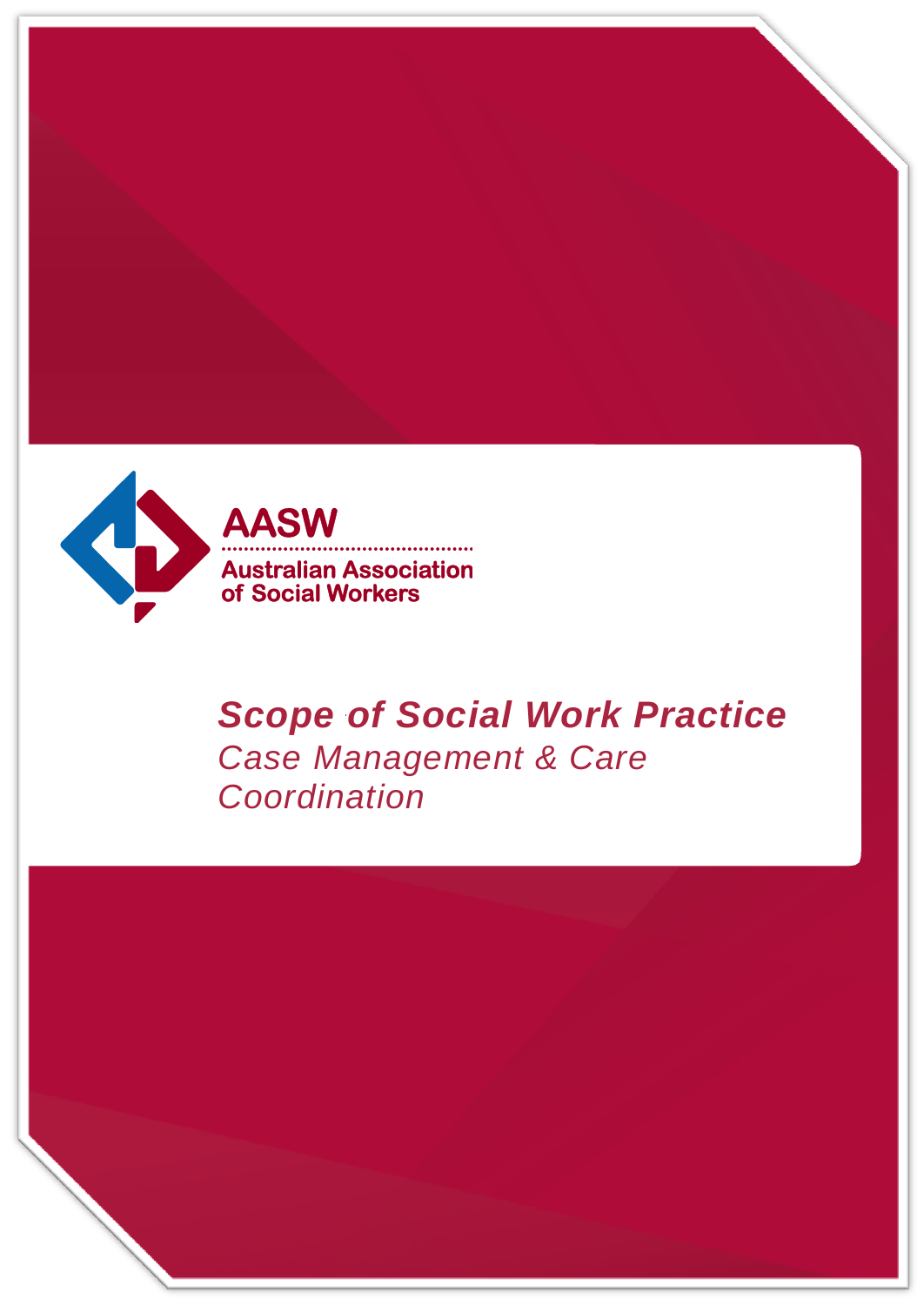#### **December 2015**

© Australian Association of Social Workers National Office - Melbourne Level 7, 14-20 Blackwood St, North Melbourne, VIC 3051 PO Box 2008, Royal Melbourne Hospital, VIC 3050

Enquiries regarding this document can be directed to:

Senior Manager, Policy & Advocacy: Stephen Brand [Email: stephen.brand@aasw.asn.au](mailto:stephen.brand@aasw.asn.au) Phone: 02 6199 5000

AASW Chief Executive Officer: Glenys Wilkinson [Email: ceo@aasw.asn.au](mailto:ceo@aasw.asn.au)

We would like to thank the members of the AASW Scope of Practice Working Group for their contribution to the development and writing of this document.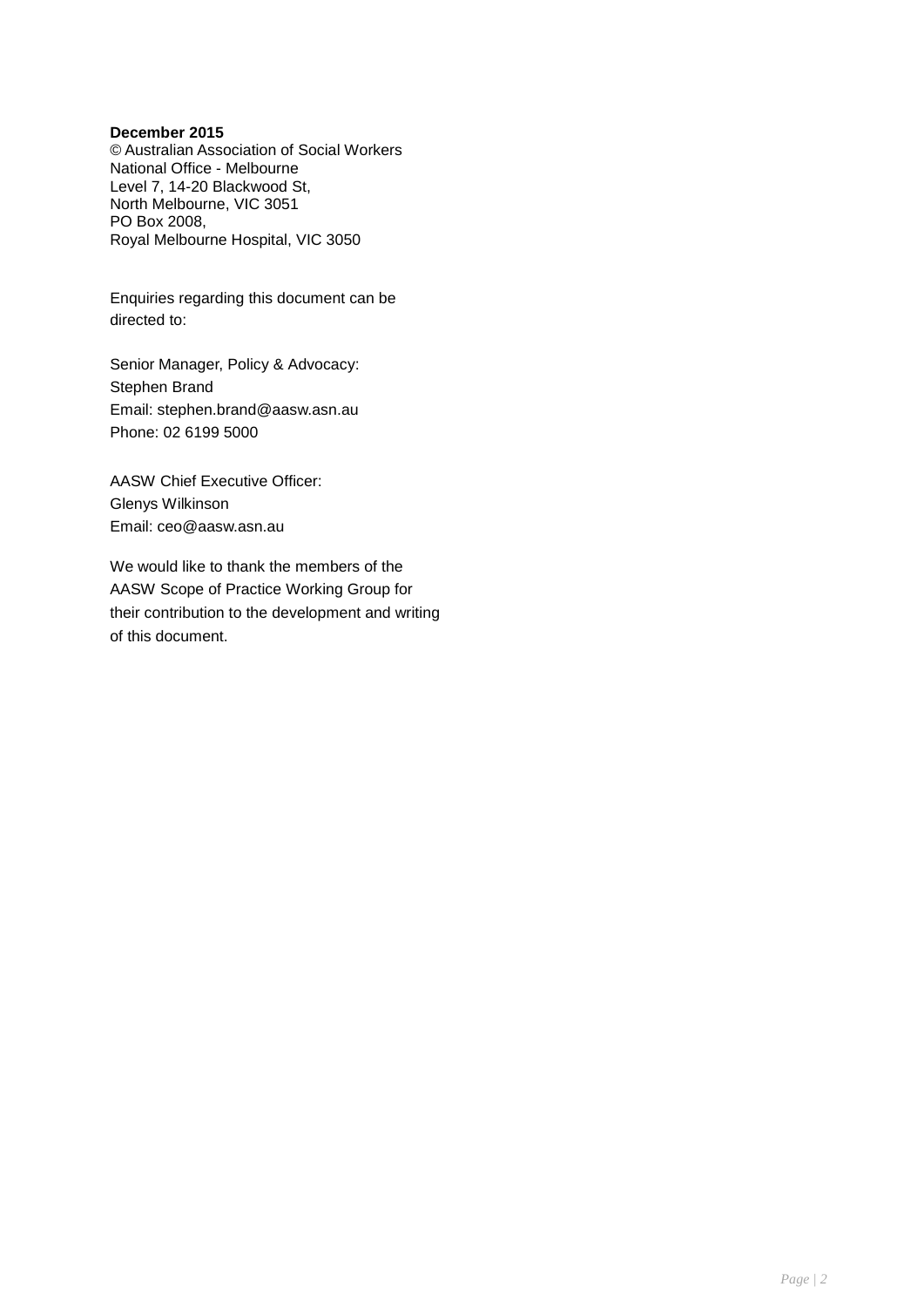# **Introduction**

The Australian Association of Social Workers' (AASW) *Scope of Social Work Practice* series provides an overview of the role, scope and contribution of social work practice. By focusing on the specific skill of case management and care coordination, the aim of this document is to highlight in a concise, accessible and informative manner the crucial role and services that social workers provide and that employers and clients can expect.

# **The social work profession**

Social work is a tertiary-qualified profession recognised nationally and internationally. The social work profession is committed to maximising the wellbeing of individuals and society. We consider that individual and societal wellbeing are underpinned by socially inclusive communities that emphasise principles of social justice and respect for human dignity and human rights. Drawing on theories of social work, social sciences, psychology, humanities and Indigenous knowledge, social workers focus on the interface between the individual and the environment and recognise the impact of social, economic and cultural factors on the health and wellbeing of individuals and communities.

Accordingly, social workers maintain a dual focus in both assisting with and improving human wellbeing and identifying and addressing any external issues (known as system or structural issues) that may impact on wellbeing, such as inequality, injustice and discrimination.

### **Social work, case management and care coordination**

Social work has an extensive history in case management and care coordination. The social work profession and the practice of case management developed concurrently, with health social workers being among the first

professional case managers.<sup>1</sup> Social work case management is 'a method of providing services whereby a professional social worker collaboratively assesses the needs of the client and the client's family, when appropriate, and arranges, coordinates, monitors, evaluates, and advocates for a package of multiple services to meet the specific client's complex needs.' <sup>2</sup>

Generally models of case management practice lie on a continuum, from 'brokerage' at one end, through models that are based on 'relationship' and 'continuity of care' to 'clinical case management' including specialist interventions and rehabilitation, and 'intensive case management' at the other end. Case management is a commonly used term in the human services field that in recent years has been underpinned by the importance of care coordination.

For social workers, care coordination is about developing a relationship with the client that seeks to foster collaborative decision-making in assuring that services are well targeted and person/family-centred. Social workers understand that care coordination is most importantly about building a positive working relationship with the client in order to develop care plans that address their needs, strengths, and goals.



<sup>1</sup> <sup>1</sup> National Association of Social Workers (NASW). (2009). *Social Work & Care Coordination*, NASW Press, Washington DC <sup>2</sup> Society for Social Work Leadership in Health. (2015). *Social Work Best Practice Healthcare Case Management Standards*, SSW LHC, PA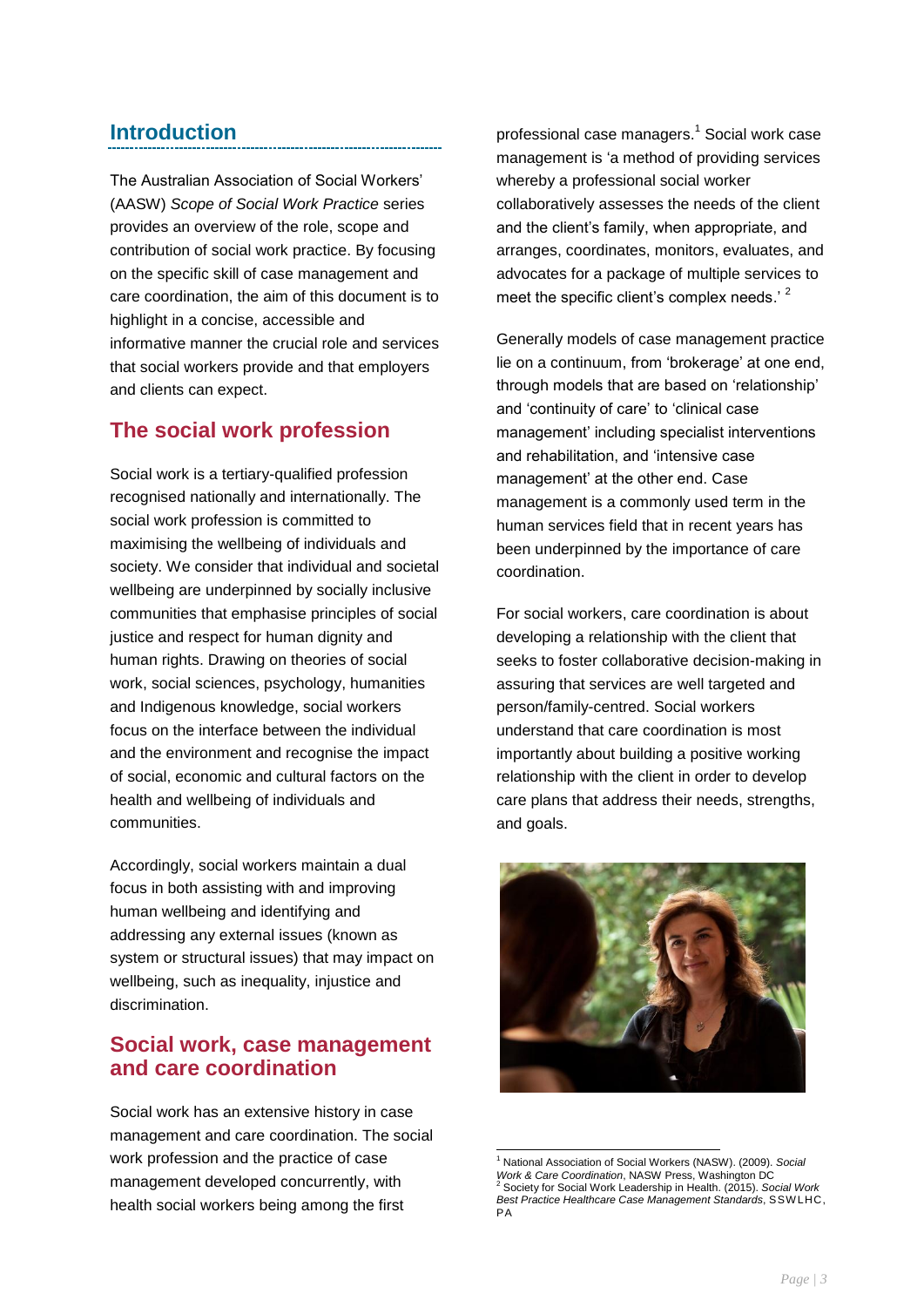Social work case managers work directly with the client with responsibility for the core functions of assessment, planning, linking, advocacy, review and case closure. Therefore social work activity is at multiple levels including individual, family, relationships, community and the broader social context. Traditionally, the primary setting for case management work has been the health, community and public sector. $^3$ In recent years this has expanded to include private or contract based case manager roles through various models of packaged care, including the National Disability Insurance Scheme (NDIS) and My Aged Care.

Professional social workers bring valuable skills and knowledge to the case management and care coordination process. Social workers operate from a person-in-environment perspective and recognise that individuals can best be understood within the multifaceted context of their environment.<sup>4</sup> With this perspective, social workers are well equipped to assess both the psychological and social aspects of a client's situation, and to develop interventions accordingly.<sup>5</sup>

This expertise is especially critical given the complex psychosocial issues that clients' can experience, and can pose significant barriers to care and improved wellbeing. In this regard, social work case management is distinct from other approaches as it addresses the client's needs at both individual and larger systemic levels.

#### **"Care coordination is most importantly about building a positive working relationship with the client"**

#### **Scope of social work practice: Case management and care coordination**

Case management and care coordination are an important practice skill of the social work profession. The scope of social work services provided through (but not limited to) case management varies according to organisational context, and these can include:<sup>6</sup>

- Systems navigation and coordination of services, especially during transitions of care or other significant life transitions
- Advocacy on behalf of, and in collaboration with, clients
- Education (e.g. understanding health and welfare systems, wellness promotion, parenting skills, management of acute or chronic conditions, job-search strategies) for individuals, families, and communities
- Resource information and referral (e.g. financial, housing, legal, medical)
- Individual counselling
- Couples and family counselling
- Family-team conferences
- Ongoing monitoring and evaluation of the service plan
- Permanency, life span, and advance care planning
- Team and organisational service development, planning and collaboration
- Group interventions (i.e. psychotherapeutic groups, professionally facilitated psychoeducational groups, or peer-led support groups)
- Family caregiving support interventions
- Crisis intervention
- Disaster planning and preparedness
- Mediation and conflict resolution
- Policy and research development

l <sup>3</sup>*AASW Practice Standards for Mental Health Social Workers*

<sup>&</sup>lt;u><https://www.aasw.asn.au/document/item/17></u><br><sup>4</sup> Kondrat, M. E. (2008). Person-in-environment. In T. Mizrahi & L. E. Davis (Eds. in Chief), *Encyclopaedia of Social Work* (20th ed. Vol. 3, pp. 348-354). Washington, DC: NASW Press. 5 For a comprehensive assessment and intervention planning

system based on the person-in-environment (PIE) perspective, see Karls, J. M., & O'Keefe, M. (2008). *Person-in-environment system manual* (2nd ed.). Washington, DC: NASW Press.

<sup>-</sup><sup>6</sup> National Association of Social Workers (NASW). (2013). *Standards for Social Work Case Management.* NASW, Washington DC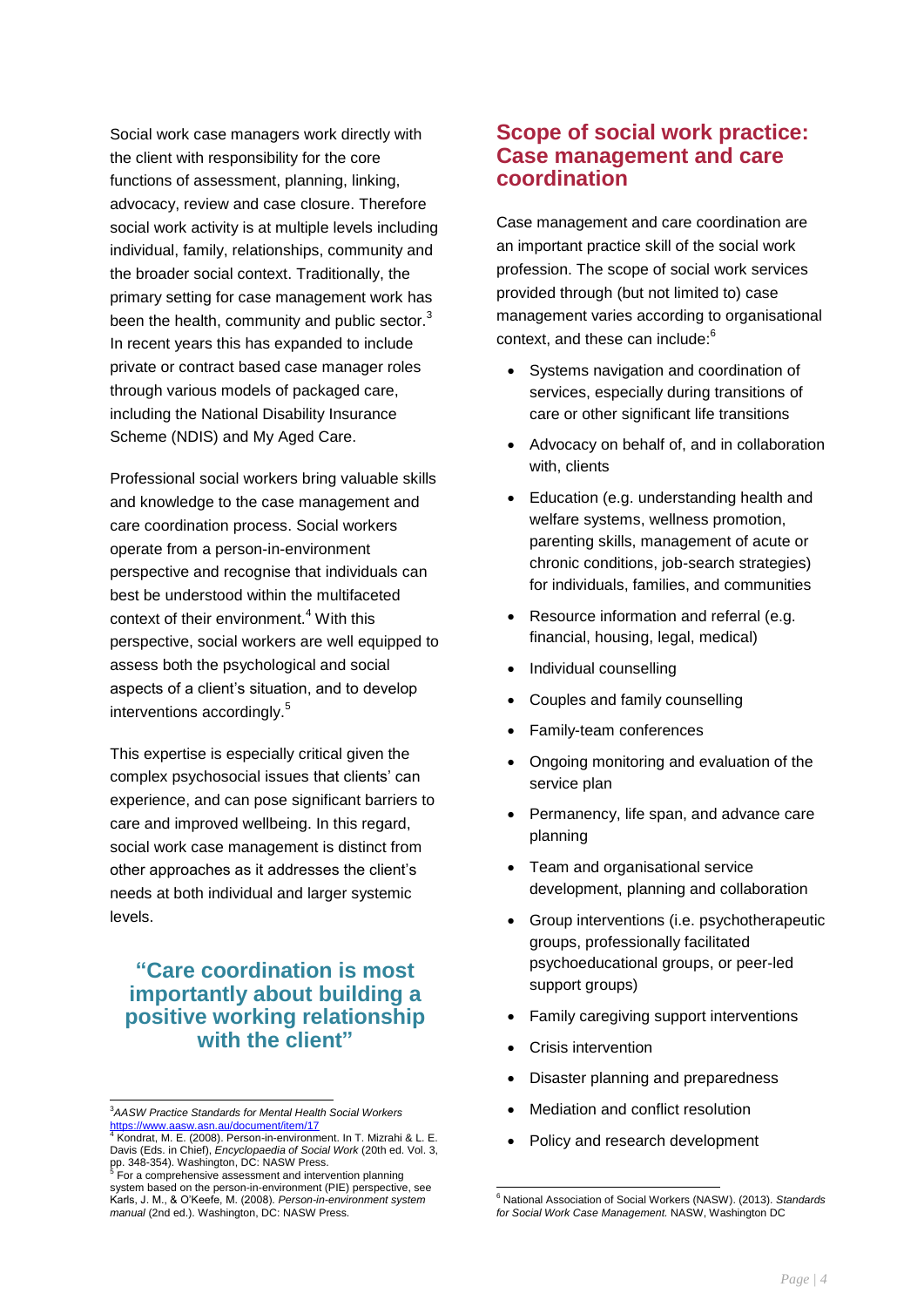The AASW believes that successful case management and care coordination is dependent on:<sup>7</sup>

- Establishing an empathic and respectful working relationship with the client
- Developing an assessment of the client's circumstances and needs in collaboration with the client, other members of the treatment team, other service providers, and family and friends wherever possible
- Developing a service plan with the client that takes account of short‐term and long‐ term goals and identifies how the case manager will support those goals
- Implementing the service plan with the client
- Consulting with family, significant others, members of the treatment team and other service providers as appropriate for the implementation of the service plan
- Advocating with and for the client to obtain resources and to support the client to achieve goals
- Reviewing, revising and monitoring the plan regularly with the client

#### **The contribution of social work to case management and care coordination**

Social work case management is a multifaceted role that is informed by the three core values of professional social work, as outlined in the AASW's *Code of Ethics* – respect for persons, social justice, and professional integrity – which apply to relationships with clients, colleagues and organisations. Social workers understand the importance of working with other professionals, individuals and groups in order to maintain a collaborative approach.

As professionally trained practitioners with highly developed communication and relational skills, social workers are also adept at negotiating competing interests and conflict resolution.

Social workers collaborate with clients to ensure their health and wellbeing outcomes are achieved by engaging with appropriate support systems (formal and informal), and evaluating their effectiveness. Furthermore, in their commitment to human rights and social justice, social workers are highly adept at advocating for the rights of clients against the discrimination, reduced opportunities and abuse they can experience.

Given social workers' training and experience, they play a crucial role as case managers in identifying and addressing barriers that may be limiting the achievement of improved outcomes.

# **Conclusion**

Social workers as a professional group are well suited to the case management and care coordination role given their focus on understanding and taking into account the full complexities of clients' circumstances. Social work is a highly skilled profession that is specifically focused on providing holistic care.

Social workers' demonstrated expertise in navigating complex health and social service systems, 8 combined with their unique psychosocial perspective, illustrates the profession's significant contribution in the role of case manager and care coordinator.

l <sup>7</sup> AASW Practice Standards for Mental Health Social Workers <https://www.aasw.asn.au/document/item/17>

<sup>1</sup> <sup>8</sup> Bronstein, L. R., Gould, P., Berkowitz, S. A., James, G. D., & Marks, K. (2015). Impact of a Social Work Care Coordination Intervention on Hospital Readmission: A Randomized Controlled Trial. *Social Work*, swv016.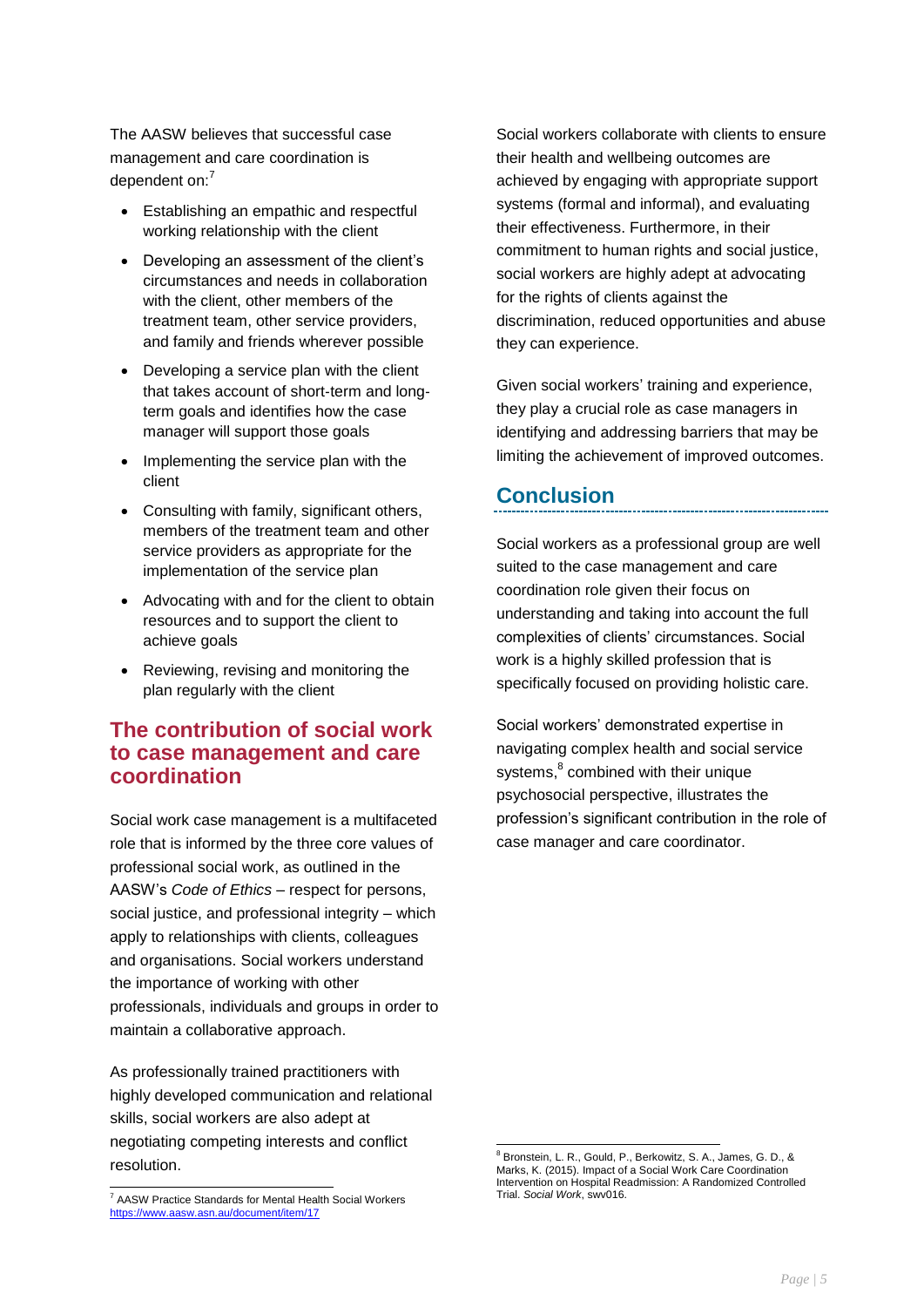#### **Bibliography**

#### **Key journals:**

*Australian Social Work* (Taylor & Francis) *British Journal of Social Work* (Oxford) *International Social Work* (Sage) *Journal of Social Work* (Sage) *Research on Social Work Practice* (Sage)

#### **Key Articles/Chapters:**

Australian Association of Social Workers. (2010). *Code of Ethics*. Canberra: AASW.

Australian Association of Social Workers. (2013). *Practice Standards*. Canberra: AASW.

Bronstein, L. R., Gould, P., Berkowitz, S. A., James, G. D., & Marks, K. (2015). Impact of a Social Work Care Coordination Intervention on Hospital Readmission: A Randomized Controlled Trial. *Social Work*, swv016.

Brun, C., & Rapp, R. C. (2001). Strengthsbased case management: Individuals' perspectives on strengths and the case manager relationship. *Social Work*, 278-288.

Gursansky, D., Kennedy, R., & Camilleri, P. (2012). *The practice of case management: Effective strategies for positive outcomes*. Allen & Unwin.

National Association of Social Workers (NASW) (2013*). Standards for Social Work Case Management. NASW*, Washington DC.

Society for Social Work Leadership in Health (2015). *Social Work Best Practice Healthcare Case Management Standards*, SSWLHC, PA

Vourlekis, B., & Greene, R. (Eds.). (1992). *Social work case management*. Transaction Publishers.